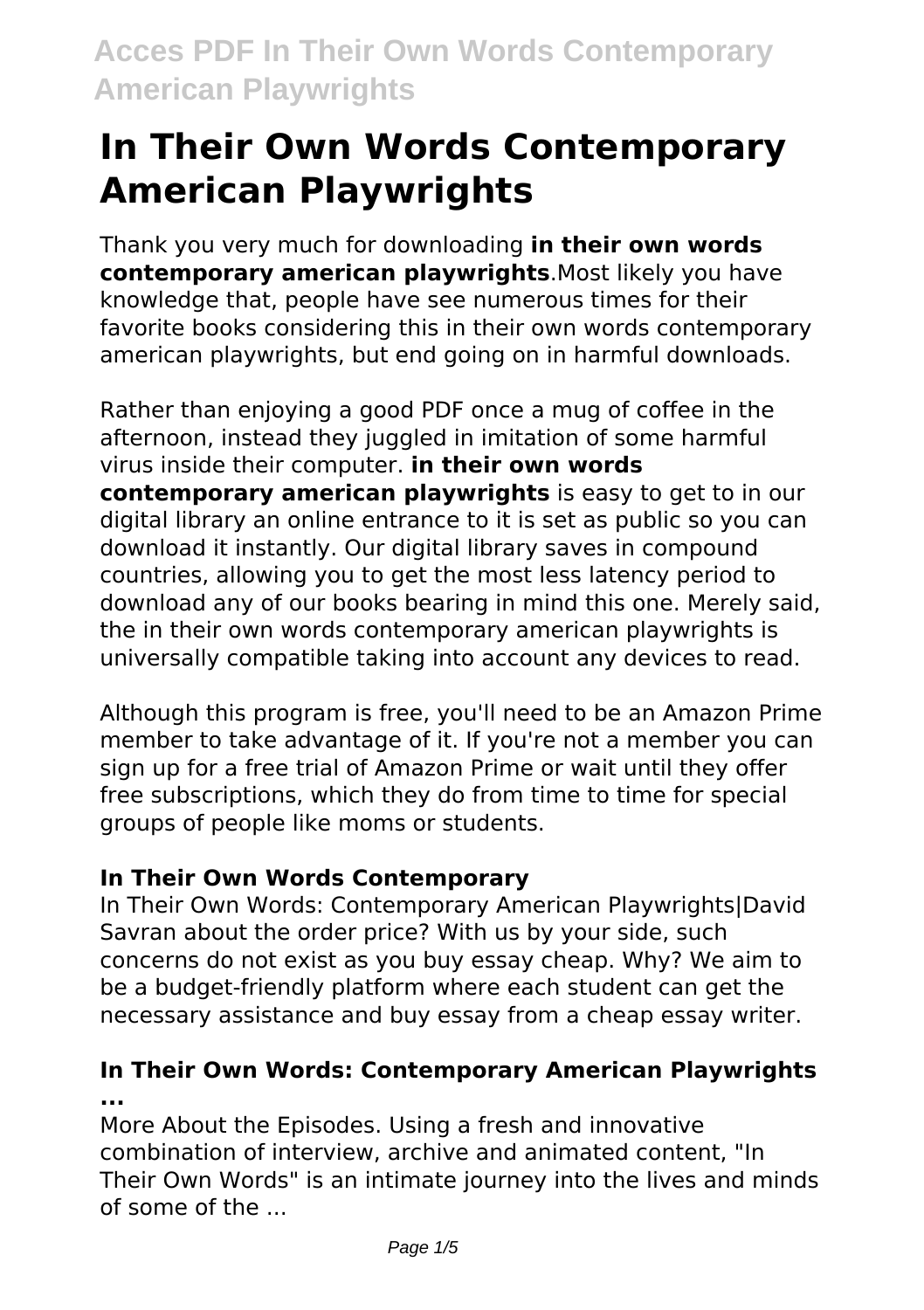## **In Their Own Words | PBS**

The Founders words and ideas are often distorted in contemporary discourse. This article puts these historical figures in the context of their own time and place, exactly as we should study them. Reply

**In their own words: John Adams and Ben Franklin, Part I ...**

important contemporary learning theorists in one volume and in their own words in order to give an impression of the ongoing development and debate in this area. During the last 10–15 years, learning has become a key topic, not only for professionals and students in the areas of psychology, pedagogy and education,

#### **Contemporary Theories of Learning: Learning theorists … in ...**

We make our own recordings of poets who write in the English language, and poets also donate copies of their own archives to us so we can look after them in the long term. Hearing how a poet speaks their own poems brings us a deeper level of understanding and enjoyment of the work and provides a rich resource for poetry lovers, explorers ...

#### **Poetry Archive**

Contemporary Dance - Ballet and Dance. Around 1980s, the world "contemporary dance" referred to the movement of new dancers who did not want to follow strict classical ballet and lyrical dance forms, but instead wanted to explore the area of revolutionary unconventional movements that were gathered from all dance styles of the world. Contemporary dances therefore do not use fixed moves and ...

#### **Contemporary Dance History and Origins**

The Amish speak a variation of German called Pennsylvania Dutch (some speak a variation on Swiss) as well as English. As happens with any language spread out over various locations, Amish use of language includes different dialects and common phrases by region. As an author, I want to make the worlds I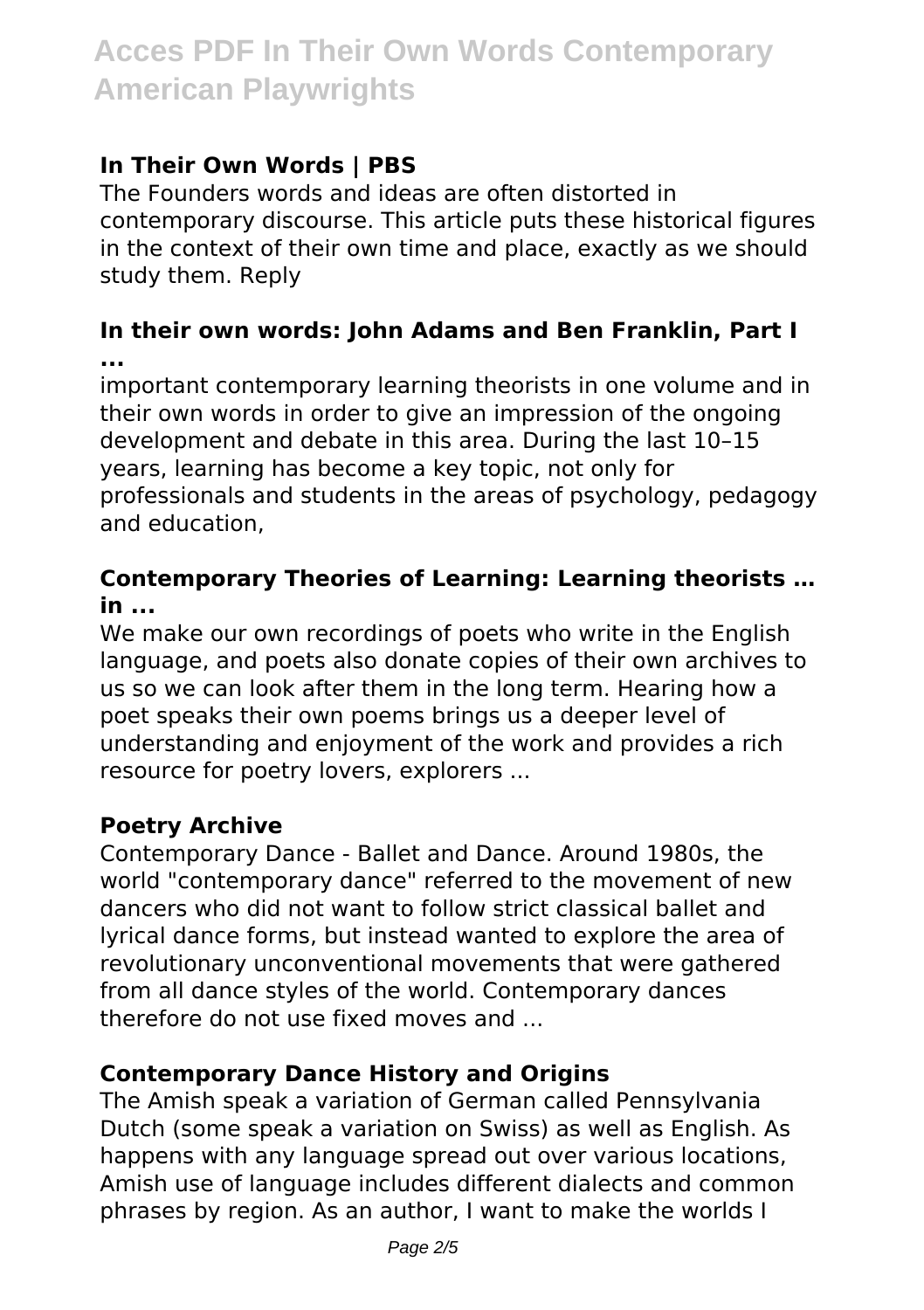portray authentic. However,…

## **Amish Words & Phrases – Kristen McKanagh | Contemporary ...**

TC#3: Art has its own vocabulary, shaped across time and space. TC#4: Artists use (and abuse) traditions. TC#5: Artists play - with materials, ideas and failure. TC#6: Art engages; head, hands, heart. TC#7: Art is not fixed in meaning; context is everything. TC#8: Art has value, in unequal measures.

### **ARTPEDAGOGY - THRESHOLD CONCEPTS**

1 The proverbs of Solomon the son of David, king of Israel; 2 To know wisdom and instruction; to perceive the words of understanding; 3 To receive the instruction of wisdom, justice, and judgment, and equity; 4 To give subtilty to the simple, to the young man knowledge and discretion. 5 A wise man will hear, and will increase learning; and a man of understanding shall attain unto wise counsels:

#### **Proverbs 1 KJV - The proverbs of Solomon the son of ...**

This challenge is clearly a universal experience as well: when we asked our readers last month to suggest their picks for the "weirdest words that only architects use," we were inundated with ...

#### **150 Weird Words That Only Architects Use | ArchDaily**

Men Going Their Own Way (MGTOW / ' m I g t av /) is an antifeminist, misogynistic, mostly online community advocating for men to separate themselves from women and from a society which they believe has been corrupted by feminism. The community is a part of the manosphere, a collection of antifeminist websites and online communities that also includes the men's rights movement, incels ...

#### **Men Going Their Own Way - Wikipedia**

Borrowing The majority of the words used in modern English have been borrowed from other languages. Although most of our vocabulary comes from Latin and Greek (often by way of other European languages), English has borrowed words from more than 300 different languages around the world. Here are just a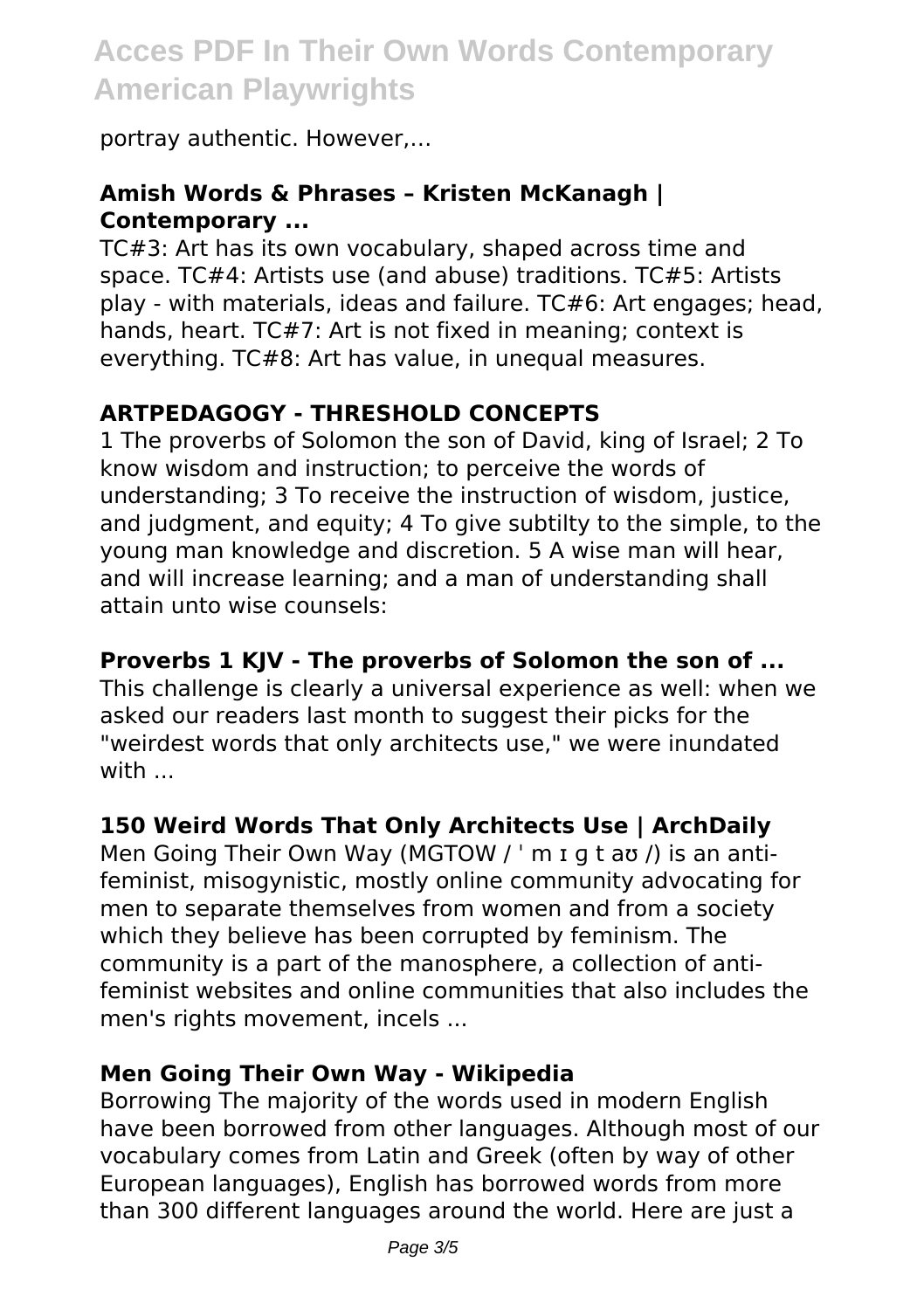few examples:

### **The Etymology of Words and Their Histories**

2. Richard Meier – Barcelona Museum of Contemporary Art. Richard Meier, born in 1934, is an American abstract artist and architect, whose geometric designs are known for following timeless, classical design principles.. Incorporating natural daylight and the colour white is the standard, and order and geometry weigh very heavily in the compositions.In both the form and placement of a ...

#### **The Most Amazing 88 Contemporary Architects And Their Work**

Relieve their stress, Do my Essay On Social Media And Their Influence On Contemporary Life research paper for me!—our experts are always ready to help you Boost their performance, Have more time to enjoy life Essay On Social Media And Their Influence On Contemporary Life at college, etc.

#### **Essay On Social Media And Their Influence On Contemporary Life**

"More Than Words" is a song by American rock band Extreme. It is the fifth track and third single from their 1990 album Pornograffitti.It is a ballad built around acoustic guitar work by Nuno Bettencourt and the vocals of Gary Cherone (with harmony vocals from Bettencourt). The song is a detour from the funk metal style that permeates the band's records. . As such, it has often been described ...

#### **More Than Words - Wikipedia**

5 Give ear to my words, O Lord, consider my meditation. 2 Hearken unto the voice of my cry, my King, and my God: for unto thee will I pray. 3 My voice shalt thou hear in the morning, O Lord; in the morning will I direct my prayer unto thee, and will look up. 4 For thou art not a God that hath pleasure in wickedness: neither shall evil dwell with thee.

#### **Psalm 5 KJV - Give ear to my words, O LORD, consider ...**

In Strangers in Their Own Land, the renowned sociologist Arlie Hochschild embarks on a thought-provoking journey from her